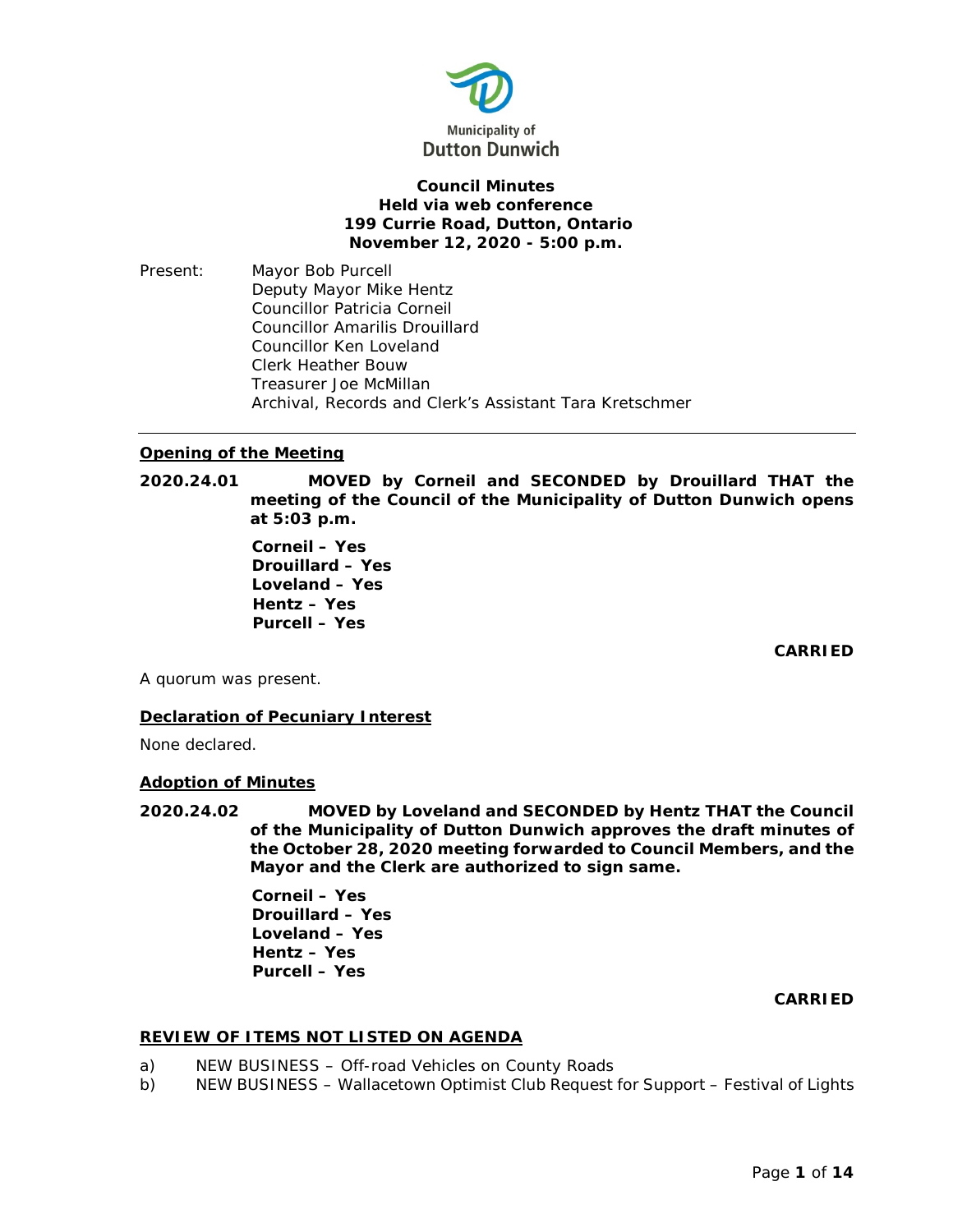# **ELGIN COUNTY CAO & WARDEN – STRATEGIC PLAN & SERVICE DELIVERY REVIEW**

County CAO, Julie Gonyou and County Warden, Dave Mennill presented the Elgin County Update and Service Delivery Review to Council.

### **PUBLIC WORKS DEPT**

### Public Works Monthly Report

**2020.24.03 MOVED by Hentz and SECONDED by Drouillard THAT the Council of the Municipality of Dutton Dunwich receives the report of the Manager of Roads and Facilities titled "Public Works Monthly Report – October 2020", dated November 12, 2020 for information.**

> **Corneil – Yes Drouillard – Yes Loveland – Yes Hentz – Yes Purcell – Yes**

> > **CARRIED**

### **WATER DEPARTMENT**

### Water Operations Manager's Monthly Report

**2020.24.04 MOVED by Loveland and SECONDED by Corneil THAT the Council of the Municipality of Dutton Dunwich receives the report of the Water Operations Manager titled "Water Operations Report – October 2020", dated November 12, 2020 for information.**

> **Corneil – Yes Drouillard – Yes Loveland – Yes Hentz – Yes Purcell – Yes**

## **CARRIED**

## Monthly Safety Meeting Minutes

**2020.24.05 MOVED by Hentz and SECONDED by Drouillard THAT the Council of the Municipality of Dutton Dunwich receives the "Water Department Safety Meeting Minutes", dated October 28, 2020 for information.**

> **Corneil – Yes Drouillard – Yes Loveland – Yes Hentz – Yes Purcell – Yes**

#### **CARRIED**

**2020.24.06 MOVED by Loveland and SECONDED by Hentz THAT the Council of the Municipality of Dutton Dunwich receives the "Water Department Safety Meeting Minutes", dated November 2, 2020 for information.**

> **Corneil – (lost internet connection) Drouillard – Yes Loveland – Yes**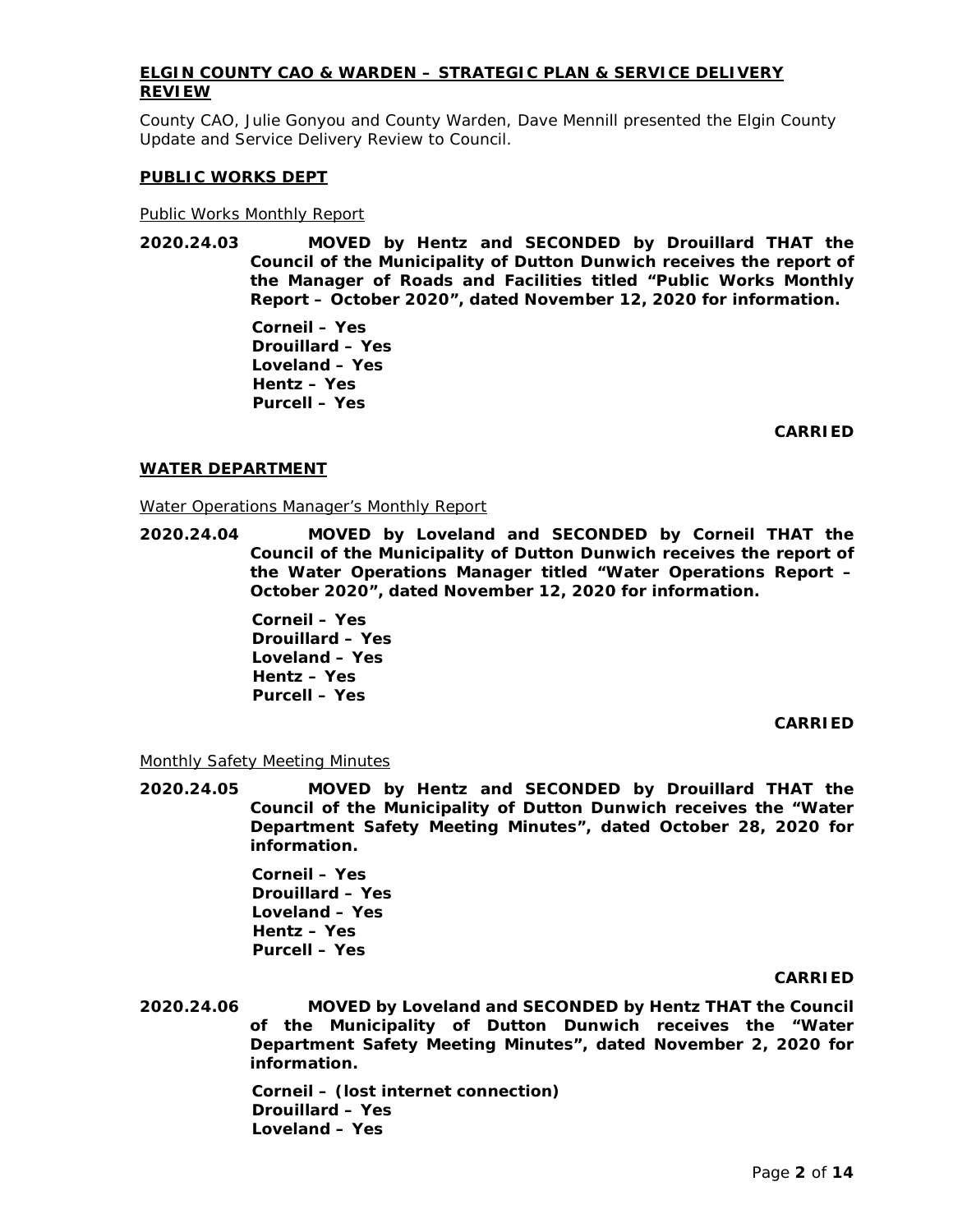**Hentz – Yes Purcell – Yes**

**CARRIED**

## **WASTEWATER DEPARTMENT**

Wastewater Operator Monthly Report

**2020.24.07 MOVED by Loveland and SECONDED by Hentz THAT the Council of the Municipality of Dutton Dunwich receives the report of the Wastewater Operator titled "Monthly Report – October 2020", dated November 12, 2020 for information.**

> **Corneil – (lost internet connection) Drouillard – Yes Loveland – Yes Hentz – Yes Purcell – Yes**

> > **CARRIED**

#### **BUILDING DEPT**

Monthly Building Activity Report

**2020.24.08 MOVED by Drouillard and SECONDED by Hentz THAT the Council of the Municipality of Dutton Dunwich receives the report of the Chief Building Official titled "Building Activity Report – October 2020", dated November 12, 2020 for information.**

> **Corneil – Yes Drouillard – Yes Loveland – Yes Hentz – Yes Purcell – Yes**

> > **CARRIED**

Pre-Budget Approval for Electronic Building Permit Application System

**2020.24.09 MOVED by Loveland and SECONDED by Corneil THAT the Council of the Municipality of Dutton Dunwich receives the report of the Chief Building Official titled "Pre-Budget Approval for Electronic Building Permit Application System", dated November 12, 2020 for information; and**

> **THAT Council pre-approve the purchase of the Cloudpermit electronic building permit application system prior to the approval of the Building Department 2021 operating budget so the system may be implemented for the start of 2021. Corneil – Yes Drouillard – Yes Loveland – Yes Hentz – Yes Purcell – Yes**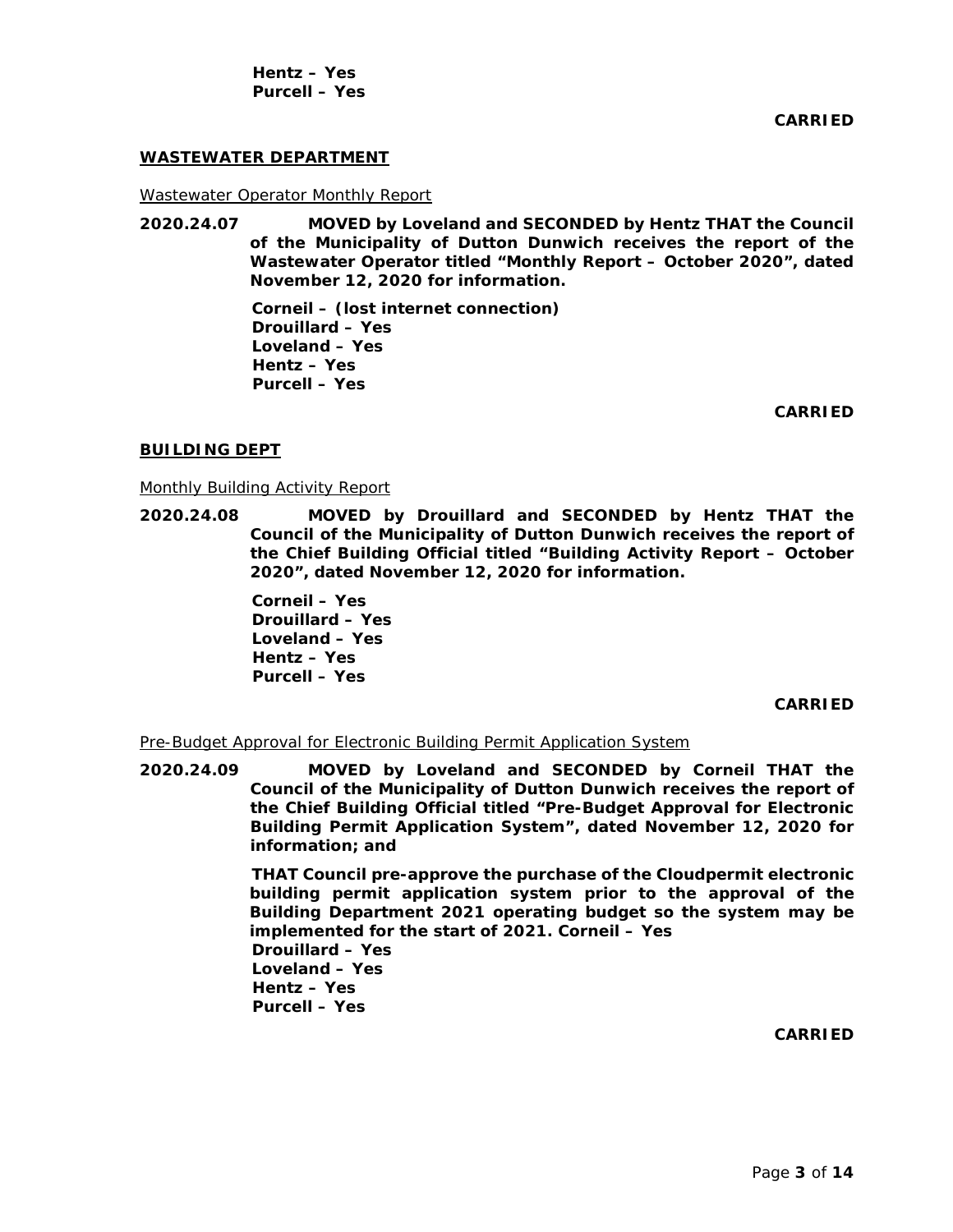## **FIRE DEPARTMENT**

## Fire Chief's Monthly Report

**2020.24.10 MOVED by Hentz and SECONDED by Drouillard THAT the Council of the Municipality of Dutton Dunwich receives the report of the Fire Chief titled "Monthly Report – October 2020", dated November 12, 2020 for information.**

> **Corneil – Yes Drouillard – Yes Loveland – Yes Hentz – Yes Purcell – Yes**

> > **CARRIED**

## **DRAINAGE DEPARTMENT**

Drainage Superintendent's Monthly Report

**2020.24.11 MOVED by Loveland and SECONDED by Hentz THAT the Council of the Municipality of Dutton Dunwich receives the report of the Drainage Superintendent titled "Monthly Activity Report for October 2020", dated November 12, 2020 for information.**

> **Corneil – Yes Drouillard – Yes Loveland – Yes Hentz – Yes Purcell – Yes**

> > **CARRIED**

## **PLANNING DEPARTMENT**

Accept Transfer of Land for Severance Application – Concession 5 North of A, Part of Lot 12, 29548 Pioneer Line (E17/20), Municipality of Dutton Dunwich – Estate of Larry Hull – Executors Mike Hull and Patricia Van Vugt

**2020.24.12 MOVED by Corneil and SECONDED by Drouillard THAT the Council of the Municipality of Dutton Dunwich receives the report of the Planner titled "Accept Transfer of Land for Severance Application – Concession 5 North of A, Part Lot 12, 29548 Pioneer Line (E17/20), Municipality of Dutton Dunwich – Estate of Larry Hull – Executors Mike Hull and Patricia Van Vugt", dated November 12, 2020 for information; and**

> **THAT Council accepts the Transfer of Land as it relates to the Land Division Committee of the County of Elgin for proposed severance application E17/20 for Concession 5 North of A, Part Lot 12, 29548 Pioneer Line, Municipality of Dutton Dunwich.**

**Corneil – Yes Drouillard – Yes Loveland – Yes Hentz – Yes Purcell – Yes**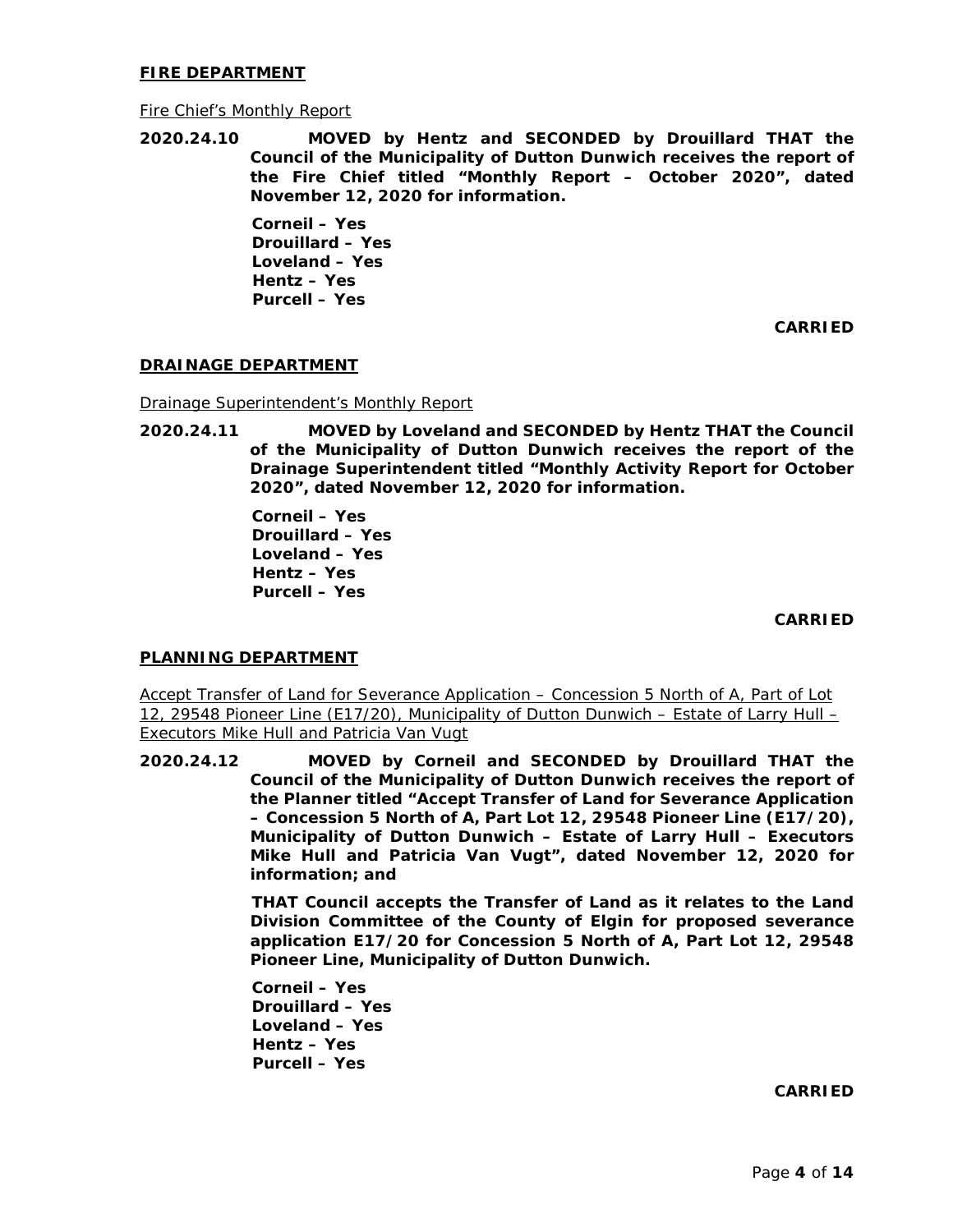Proposed Regulations Under the Ontario Heritage Act (Bill 108)

The Planner noted that the Heritage Committee has already responded.

**2020.24.13 MOVED by Drouillard and SECONDED by Hentz THAT the Council of the Municipality of Dutton Dunwich receives the report of the Planner titled "Proposed Regulations under the Ontario Heritage Act (Bill 108)", dated November 12, 2020 for information.**

> **Corneil – Yes Drouillard – Yes Loveland – Yes Hentz – Yes Purcell – Yes**

> > **CARRIED**

# Zoning By-law Amendment ZBA 16/20 – Review of Definitions (Yard and Lot), Municipality of Dutton Dunwich

The Planner presented this report to Council. Council agreed that a clear definition is needed for irregular shaped lots in the Zoning by-law. Council directed staff to bring forward all options to a public meeting and then prepare a recommendation to Council based on the feedback.

**2020.24.14 MOVED by Hentz and SECONDED by Loveland THAT the Council of the Municipality of Dutton Dunwich receives the report of the Planner titled "Zoning By-law Amendment ZBA 16/20 – Review of Definitions (Yard and Lot), Municipality of Dutton Dunwich", dated November 12, 2020 for information; and**

> **THAT Administration be directed to schedule the require public meeting.**

**Corneil – Yes Drouillard – Yes Loveland – Yes Hentz – Yes Purcell – Yes**

**CARRIED**

# Dutton Dunwich Official Plan Five Year Comprehensive Review – Draft Growth Management Policies

The Planner presented this report to Council. The Mayor inquired when the earliest start date could be for the proposed developments. The Planner replied that it is possible they could begin late spring, early summer. The Mayor inquired about expanding the settlement area for the Village of Dutton to include the Bennetto Farm. The Planner explained that there are still lands to be developed within the settlement area, but it could be brought forward to the County to swap these areas for the Bennetto Farm. Council confirmed their support for development at the Talbot Estates.

**2020.24.15 MOVED by Hentz and SECONDED by Corneil THAT the Council of the Municipality of Dutton Dunwich receives the report of the Planner titled "Dutton Dunwich Official Plan Five Year Comprehensive Review – Draft Growth Management Policies", dated November 12, 2020 for information; and**

> **THAT Council endorse the above mentioned report as justification for the Dutton Dunwich Revised Draft Official Plan, dated October 14, 2020, as it pertains to the proposed Growth Management Policies.**

**Corneil – Yes**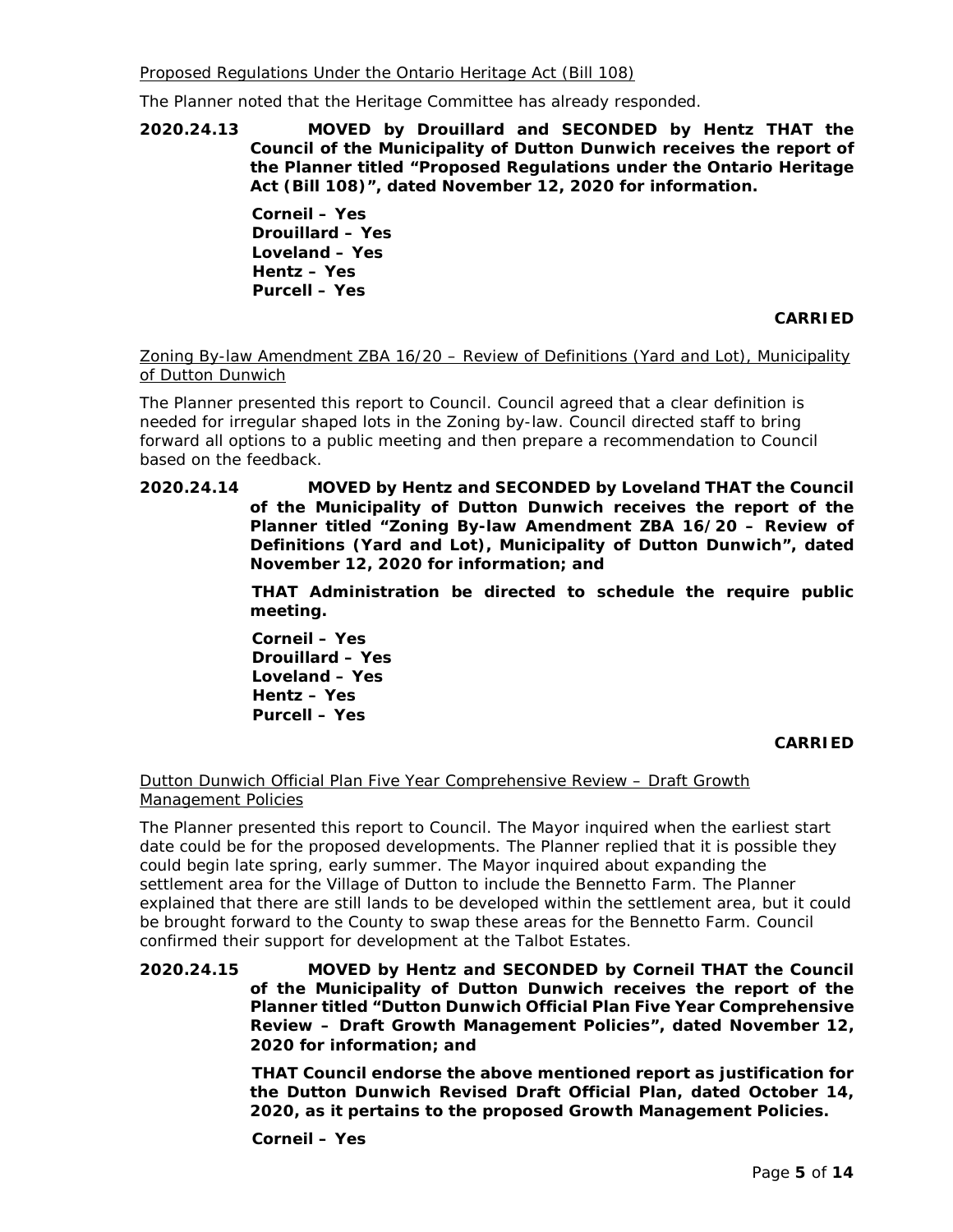**Drouillard – Yes Loveland – Yes Hentz – Yes Purcell – Yes**

**CARRIED**

### **CORRESPONDENCE**

a) **Town of Oakville** – Advocacy for a Targeted Approach to the Second Wave

**2020.24.16 MOVED by Drouillard and SECONDED by Hentz THAT correspondence item 13.a) from the Town of Oakville be received and filed.**

> **Corneil – Yes Drouillard – Yes Loveland – Yes Hentz – Yes Purcell – Yes**

#### **CARRIED**

- b) **Town of Oakville** Maintaining Public Support for Public Health Guidelines
- **2020.24.17 MOVED by Corneil and SECONDED by Loveland THAT correspondence item 13.b) from the Town of Oakville be received and filed.**

**Corneil – Yes Drouillard – Yes Loveland – Yes Hentz – Yes Purcell – Yes**

#### **CARRIED**

- c) **Norfolk County** Illicit Cannabis Operations
- **2020.24.18 MOVED by Drouillard and SECONDED by Loveland THAT the Council of the Municipality of Dutton Dunwich supports the resolution by Norfolk County requesting to the Provincial and Federal Government that solutions to the current crisis which may include but are not limited to; better regulation and tracking of the prescription of cannabis in Canada by Doctors, increased regulatory and enforcement presence by Health Canada, increased OPP resources, increased funding to municipalities to deal with complaints and Bylaw issues generated by illicit cannabis grow operations; and**

**THAT a copy of this resolution be forwarded to Jeff Yurek, MPP, Karen Vecchio, MP and Norfolk County.**

**Corneil – Yes Drouillard – Yes Loveland – Yes Hentz – Yes Purcell – Yes**

- d) **Ministry of Municipal Affairs and Housing** ROMA 2021 Conference Delegations
- **2020.24.19 MOVED by Hentz and SECONDED by Drouillard THAT correspondence item 13.d) from the Ministry of Municipal Affairs and Housing be received and filed.**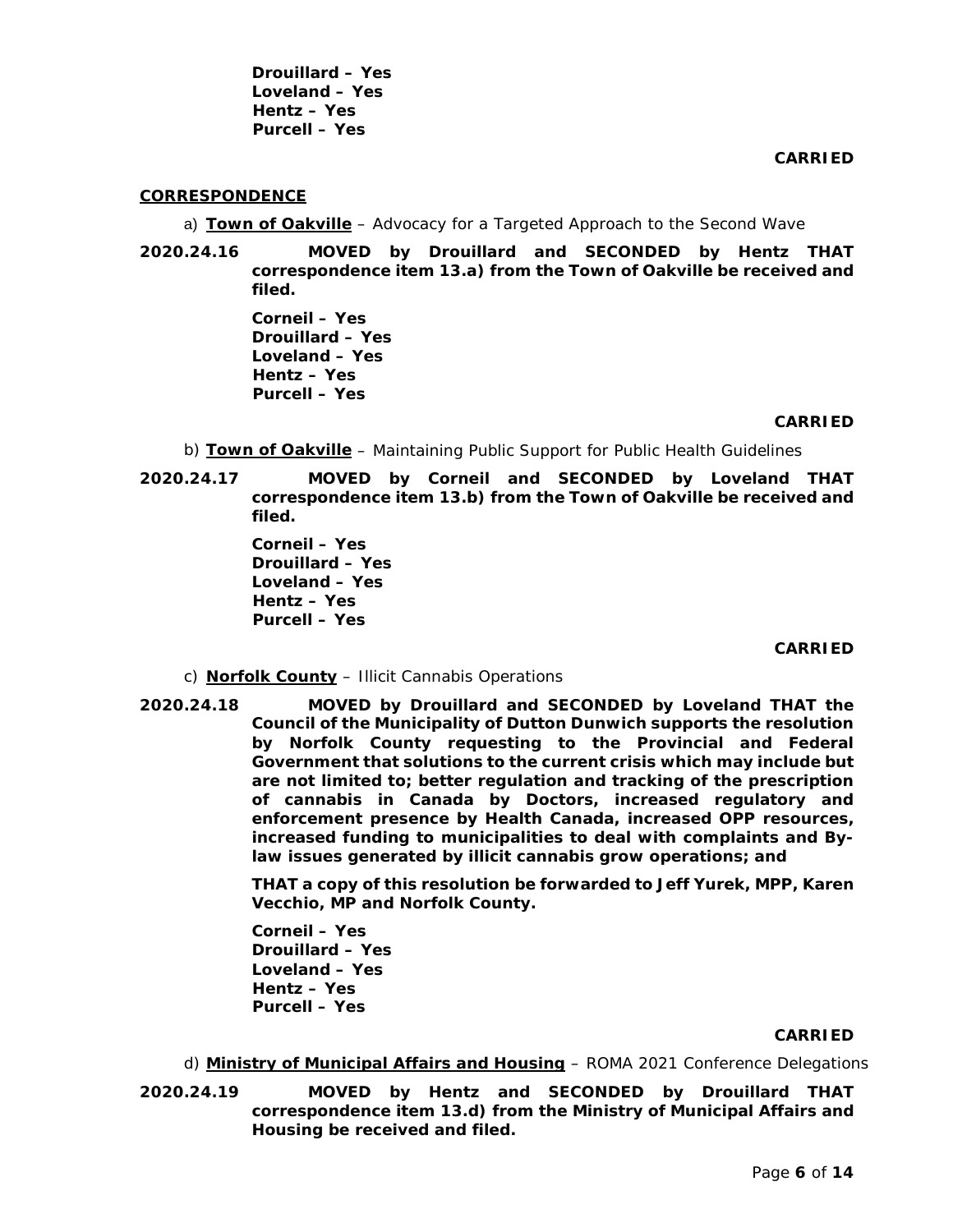**Corneil – Yes Drouillard – Yes Loveland – Yes Hentz – Yes Purcell – Yes**

### **CARRIED**

e) **Debbie France** – Participation in the Federal Online Cannabis Petition

**2020.24.20 MOVED by Loveland and SECONDED by Corneil THAT correspondence item 13.e) from Debbie France be received and filed.**

> **Corneil – Yes Drouillard – Yes Loveland – Yes Hentz – Yes Purcell – Yes**

> > **CARRIED**

- f) **Elgin County** Miller Road Pedestrian Crossing
- **2020.24.21 MOVED by Corneil and SECONDED by Drouillard THAT the Council of the Municipality of Dutton Dunwich receives correspondence from Elgin County including a report from the Director of Engineering Services titled "Miller Road – Pedestrian Warrant Evaluation", dated October 27, 2020 for information; and**

**THAT Council directs staff to investigate alternative traffic calming measures for Miller Road; and**

**THAT this item be included in 2021 budget deliberation discussions.**

**Corneil – Yes Drouillard – Yes Loveland – Yes Hentz – Yes Purcell – Yes**

#### **CARRIED**

g) **Prince Edward County** – Resolution re: Bill 218, Supporting Ontario's Recovery and Municipal Elections Act, 2020 is proposing changes to the Municipal Elections Act of 1996

Council directed staff to defer this item.

**2020.24.22 MOVED by Drouillard and SECONDED by Hentz THAT the Council of the Municipality of Dutton Dunwich supports the resolution from the County of Prince Edward through the Ministry of Municipal Affairs and Housing urging that the Government of Ontario continues to respect Ontario municipalities' ability to apply sound representative principles in their execution of elections, and support the freedom of municipalities to run democratic elections within the existing framework the Act currently offers; and**

> **THAT a copy of this resolution be forwarded to Jeff Yurek, MPP, Karen Vecchio, MP and the County of Prince Edward.**

**Corneil – Yes Drouillard – No Loveland – No Hentz – Yes Purcell – No**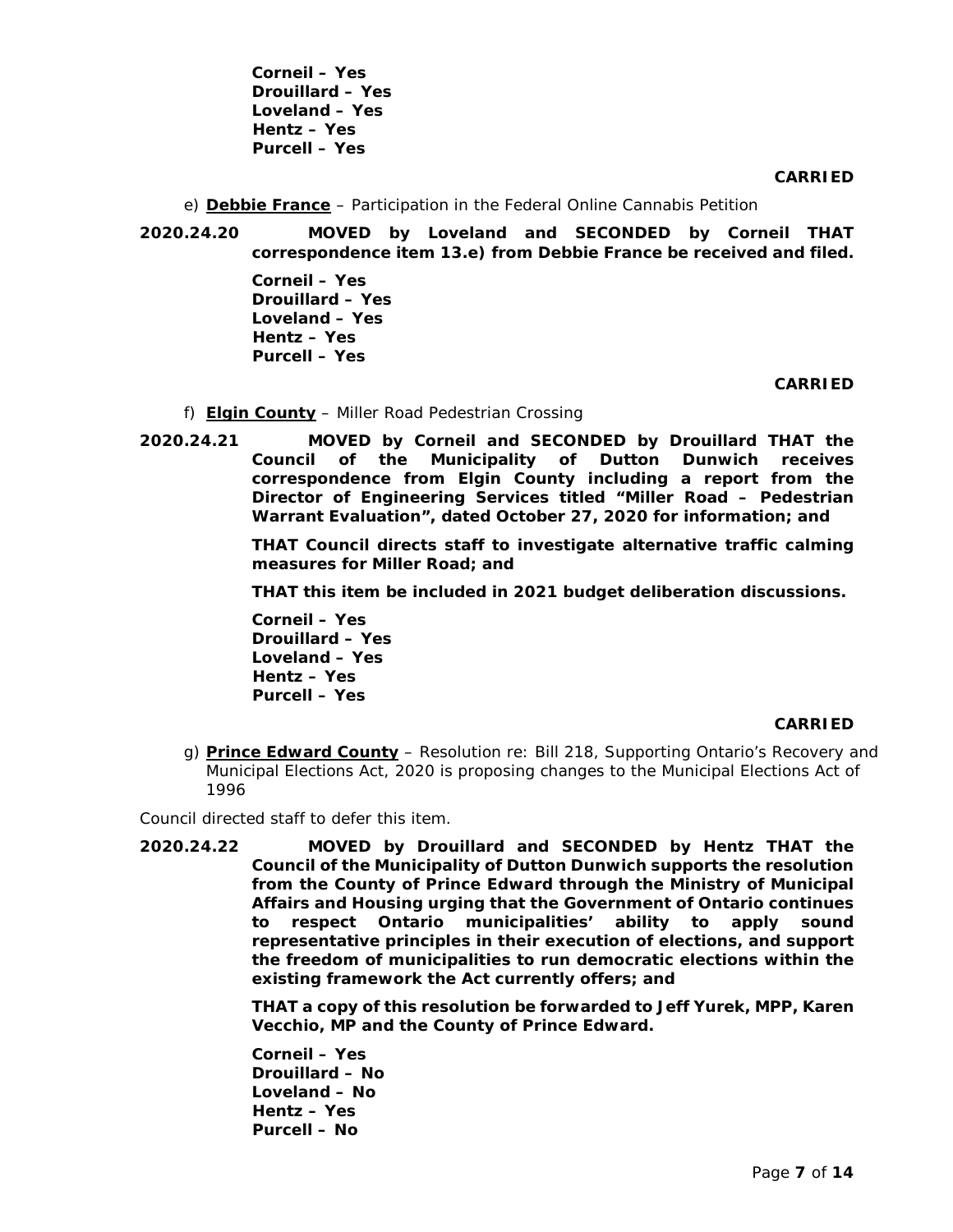h) **City of Belleville** – Accessibility for Ontarians with Disabilities Act – Website Support

**2020.24.23 MOVED by Loveland and SECONDED by Corneil THAT the Council of the Municipality of Dutton Dunwich supports the resolution from the City of Belleville requesting that the Province of Ontario consider providing funding support and training resources to municipalities to meet AODA compliance standards; and**

> **THAT a copy of this resolution be forwarded to Jeff Yurek, MPP, Karen Vecchio, MP and the City of Belleville.**

**Corneil – Yes Drouillard – Yes Loveland – Yes Hentz – Yes Purcell – Yes**

## **CARRIED**

- i) **City of Hamilton** Amending the AGCO Licensing and Application Process for Cannabis Retail Stores to Consider Radial Separation from Other Cannabis Locations
- **2020.24.24 MOVED by Hentz and SECONDED by Loveland THAT the Council of the Municipality of Dutton Dunwich supports the resolution from the City of Hamilton requesting that the Government of Ontario consider amending its licensing and application process for Cannabis Retail Stores to consider radial separation from other cannabis locations; and**

**THAT a copy of this resolution be forwarded to Jeff Yurek, MPP, Karen Vecchio, MP and the City of Hamilton.** 

**Corneil – Yes Drouillard – Yes Loveland – Yes Hentz – Yes Purcell – Yes**

**CARRIED**

**2020.24.25 MOVED by Drouillard and SECONDED Hentz THAT relevant correspondence was reviewed.**

> **Corneil – Yes Drouillard – Yes Loveland – Yes Hentz – Yes Purcell – Yes**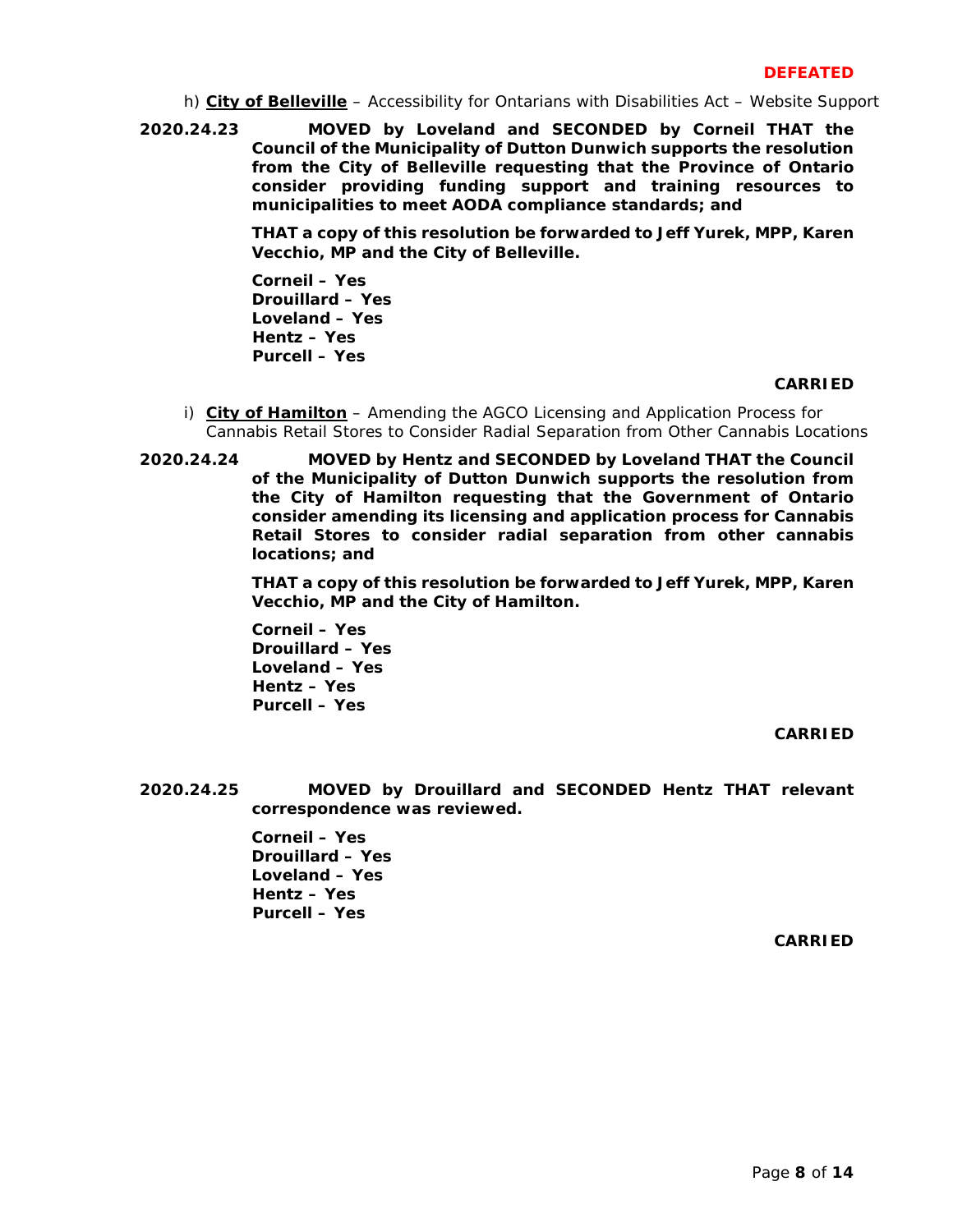## **CONSENT AGENDA**

# Consent Correspondence

- a) **AMO** Proposed Transition Schedule for Blue Box Program to the New Full Producer Responsibility Regulation
- b) **123 Ontario** Proposal to Ban Municipal Voting Options
- c) **Elgin County** County Council Highlights October 27, 2020
- d) **Leith R.A. Coghlin** EnPointe Advocacy Underscored by Collingwood Inquiry Recommendations
- e) **Elgin County** 2020 Highlights
- f) **Jane Veraart** Shop Local Event Flyer

# Committee Reports

- o By-Law Enforcement
- o Community Policing Committee
- o Cultural Heritage Committee
	- o September 16, 2020 meeting minutes
	- o Historic Plaque Replacement Port Talbot Historical Site
- **2020.24.26 MOVED by Corneil and SECONDED by Loveland WHEREAS the bronze plaque was stolen at the Port Talbot historical site of Canada in July of 2018; and**

**WHEREAS the Port Talbot monument is of national significance, popular tourist highlight and source of pride in the Municipality of Dutton Dunwich; and**

**WHEREAS Parks Canada is responsible for national historic sites; and**

**NOW THEREFORE the Council of the Municipality of Dutton Dunwich requests that Parks Canada replace the heritage plaque at the Port Talbot historical site; and**

**FURTHER THAT a copy of this resolution be forwarded to Mr. Ron Hallman, President & CEO of Parks Canada, Hon. Johnathan Wilkinson, Minister of Environment and Climate Change, Dr. Richard M. Always, Chairman of Ontario Representative of the Historic Sites and Monuments Board of Canada and Karen Vecchio, MP.**

**Corneil – Yes Drouillard – Yes Loveland – Yes Hentz – Yes Purcell – Yes**

- o Dutton Dunwich West Elgin Community Foundation
	- o Councillor Corneil Report
	- o October 14, 2020 meeting minutes
- o Dutton Dunwich Senior's
- o Economic Development Committee
	- o Councillor Corneil Report
- o Elgin Phragmites Working Group
- o Elgin-St. Thomas Municipal Association
- o Emergency Management
	- o October 29, 2020 meeting minutes
- o Fire Department
- o Healthy Communities Partnership
	- o Councillor Corneil Report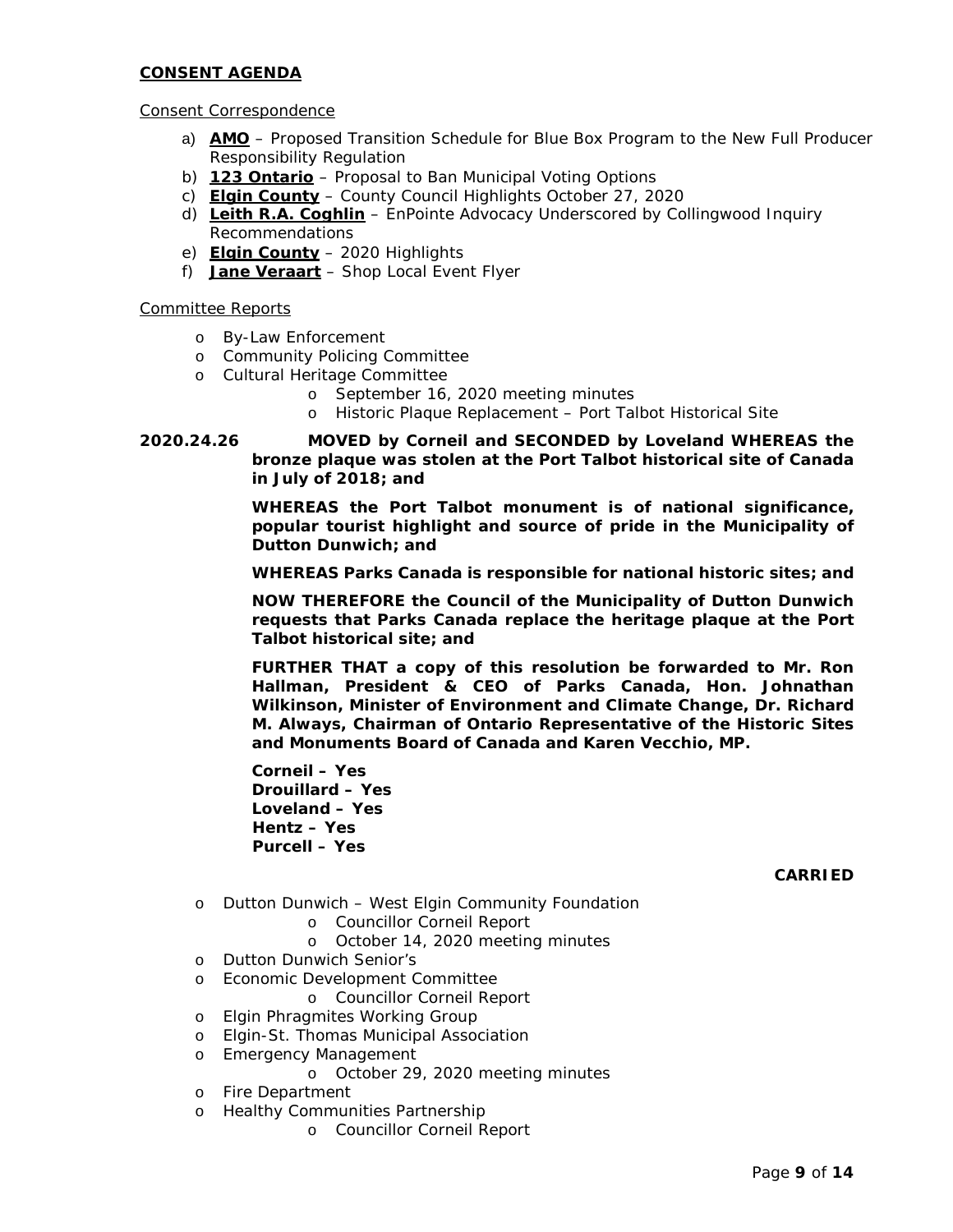- o Lower Thames Valley Conservation Authority
- o Occupational Health and Safety
	- o Councillor Corneil Report
- o Recreation Committee
- o Shoreline Management Report
- o Source Protection Authority
- o Trans Canada Trail
- o Tri County Committee
- o West Elgin Community Centre Board of Management
	- o September 9, 2020 meeting minutes
- o Youth Task Team
	- o Councillor Corneil Report
	- o September 15, 2020 meeting minutes
	- o October 22, 2020 meeting minutes

# **2020.24.27 MOVED by Hentz and SECONDED by Loveland THAT the items on the Consent Agenda be approved.**

**Corneil – Yes Drouillard – Yes Loveland – Yes Hentz – Yes Purcell – Yes**

# **CARRIED**

# **CLERK'S REPORT**

King Street (municipally known as Prince Street) – Notice of Intent to Stop up and Close Part of the Road Allowance – Update

The Clerk presented this report to Council.

**2020.24.28 MOVED by Drouillard and SECONDED by Loveland THAT the Council of the Municipality of Dutton Dunwich receives the report of the Clerk titled "King Street (municipally known as Prince Street) – Notice of Intent to Stop up and Close Part of the Road Allowance – Update", dated November 12, 2020 for information; and**

> **THAT the Council of the Municipality of Dutton Dunwich approves the closure of the road allowance described as King Street, on Registered Plan 3, Middlesex and more particularly described as Part 1 on Reference Plan 11R-10657 through the passing of By-law #2020-78.**

**Corneil – Yes Drouillard – Yes Loveland – Yes Hentz – Yes Purcell – Yes**

**CARRIED**

# **TREASURER'S REPORT**

OMPF 2021 Funding Allocation

The Treasurer presented this report to Council.

**2020.24.29 MOVED by Corneil and SECONDED by Hentz THAT the Council of the Municipality of Dutton Dunwich receives the report of the Treasurer titled "OMPF 2021 Funding Allocation", dated November 12, 2020 for information.**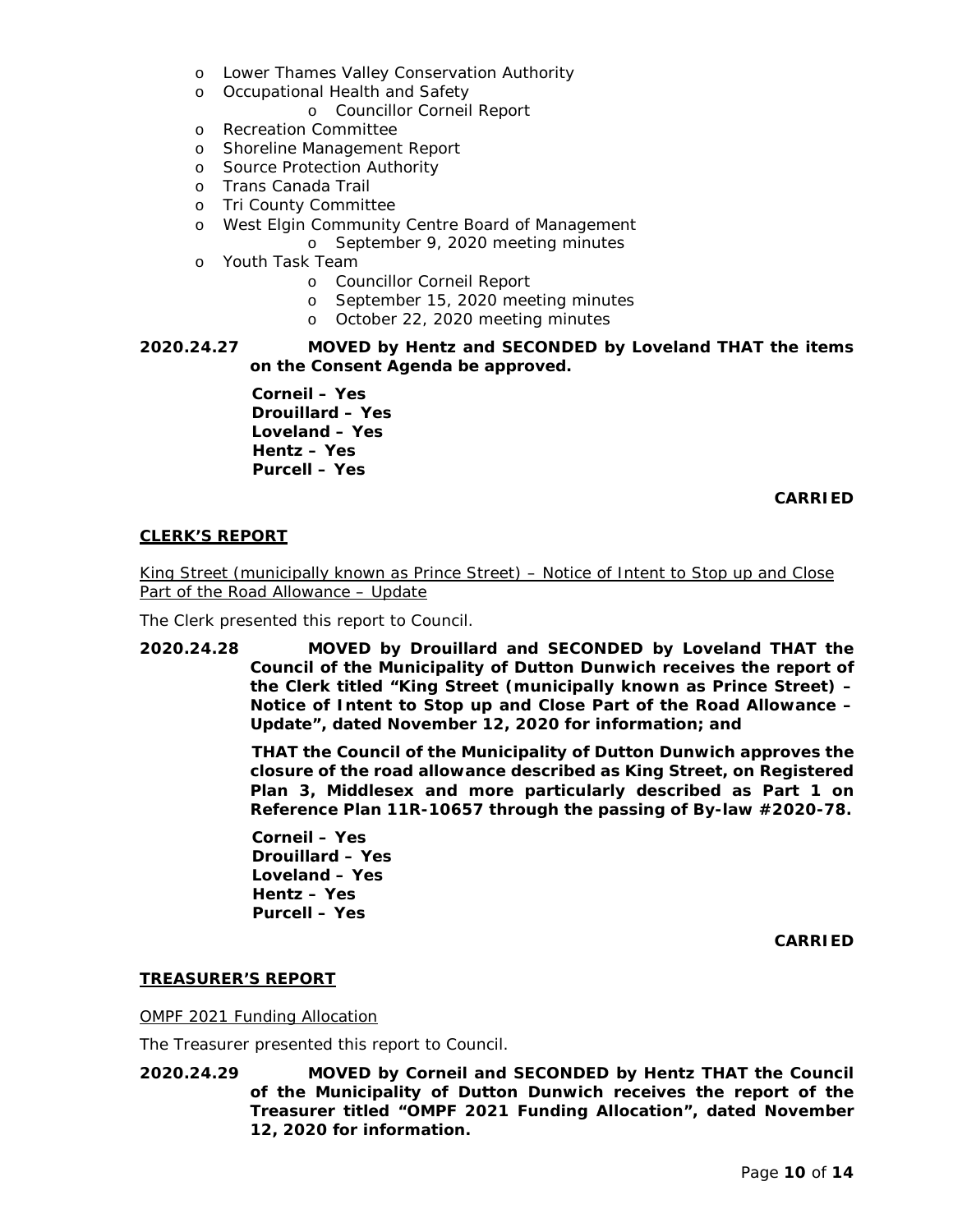**Corneil – Yes Drouillard – Yes Loveland – Yes Hentz – Yes Purcell – Yes**

**CARRIED**

**ICIP Resilience Stream Details** 

The Treasurer presented this report to Council.

**2020.24.30 MOVED by Hentz and SECONDED by Loveland THAT the Council of the Municipality of Dutton Dunwich receives the report of the Treasurer titled "ICIP Resilience Stream Details", dated November 12, 2020 for information; and**

**THAT staff be directed to apply for funding under this stream.**

**Corneil – Yes Drouillard – Yes Loveland – Yes Hentz – Yes Purcell – Yes**

**CARRIED**

Operating Budget 2021 – Draft  $#1$ 

The Treasurer presented this report to Council.

**2020.24.31 MOVED by Loveland and SECONDED by Drouillard THAT the Council of the Municipality of Dutton Dunwich receives the report of the Treasurer titled "Operating Budget 2021 – Draft #1", dated November 12, 2020 for information.**

> **Corneil – Yes Drouillard – Yes Loveland – Yes Hentz – Yes Purcell – Yes**

> > **CARRIED**

#### **EXECUTIVE ASSISTANT'S REPORT**

Municipal Health and Safety Policies

**2020.24.32 MOVED by Hentz and SECONDED by Corneil THAT the Council of the Municipality of Dutton Dunwich receives the report of the Executive Assistant titled "Municipal Health and Safety Policies", dated November 12, 2020 for information.**

> **Corneil – Yes Drouillard – Yes Loveland – Yes Hentz – Yes Purcell – Yes**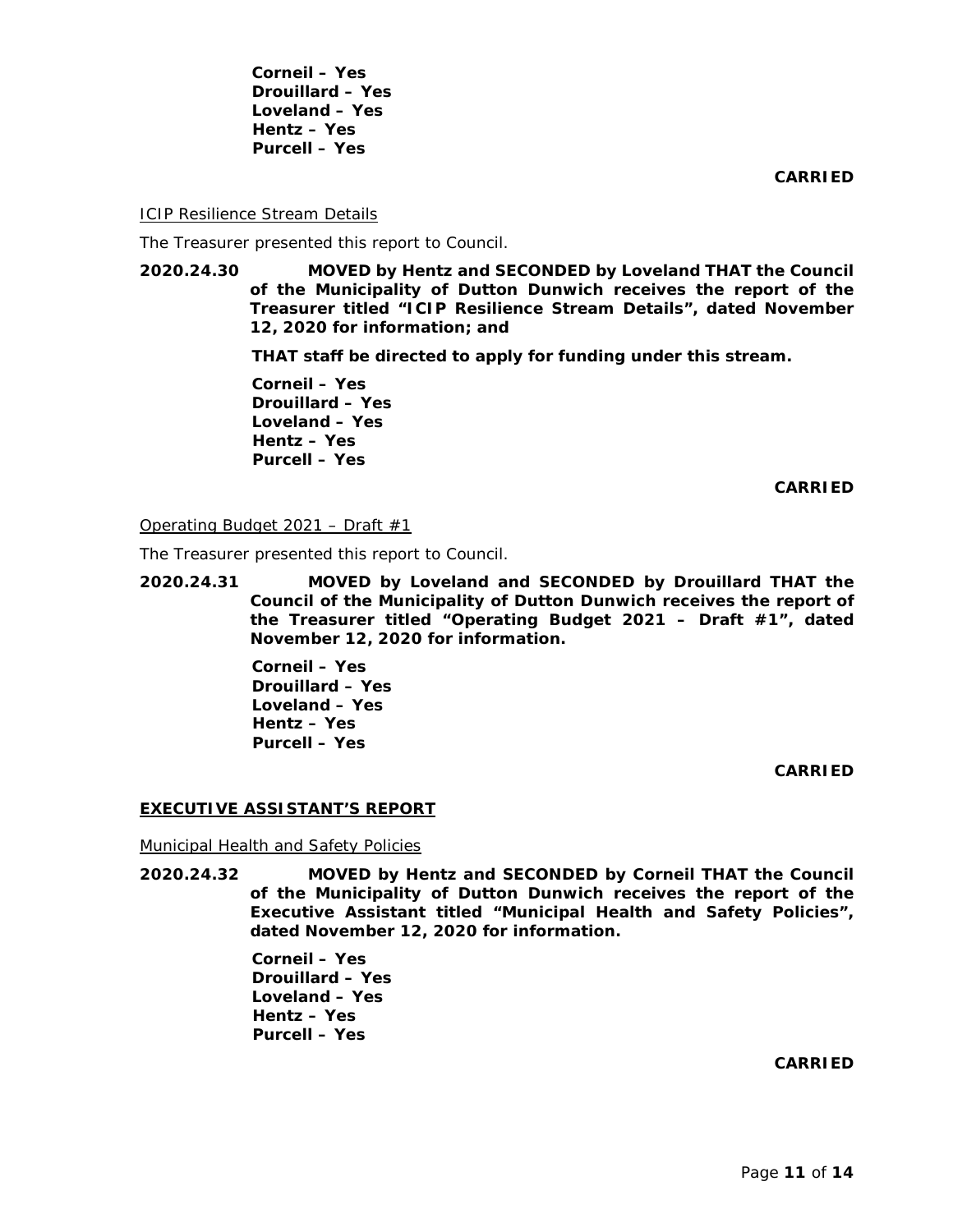**2020.24.33 MOVED by Loveland and SECONDED by Corneil THAT the Council of the Municipality of Dutton Dunwich receives Revision 12 of the Quality Management System (QMS) Operational Plan for information; and**

> **THAT the Mayor and Water Operations Manager sign the Record of Revision and Endorsement.**

**Corneil – Yes Drouillard – Yes Loveland – Yes Hentz – Yes Purcell – Yes**

**CARRIED**

# **UNFINISHED BUSINESS**

None.

# **NEW BUSINESS**

# Off-road Vehicles on County Roads

Mayor Purcell explained that staff have invested a considerable amount of time working with and preparing an agreement with local groups. The County is considering banning all off-road vehicles from County roads. He continued that the Municipality of West Elgin at their Council meeting resolved that they do not have the ability to enforce a by-law and has no intention of passing a by-law prohibiting off-road vehicles on municipal roads.

# **2020.24.34 MOVED by Hentz and SECONDED by Drouillard WHEREAS the Municipality of Dutton Dunwich has invested time and money into establishing agreements with local off-road groups using specific routes and distinct governing rules in Dutton Dunwich; and**

**WHEREAS the County of Elgin will be considering the banning of all off-road vehicles from County Roads; and**

**THAT the Council of the Municipality of Dutton Dunwich requests that if the County of Elgin passes a motion restricting use of County Roads, for any off-road vehicles, that it be subject to local member Municipal road use Agreements.**

**Corneil – Yes Drouillard – Yes Loveland – Yes Hentz – Yes Purcell – Yes**

**CARRIED**

## Wallacetown Optimist Club Request for Support – Festival of Lights

Mayor Purcell stated that this is an event to replace this year's Santa Claus parade.

**2020.24.35 MOVED by Corneil and SECONDED by Loveland THAT the Council of the Municipality supports the Wallacetown Optimist Club Drive-thru Festival of Lights to be held on December 12 & 13, 2020; and**

> **THAT the fee in the amount of \$367.25 be waived for the rental of the Community Centre; and**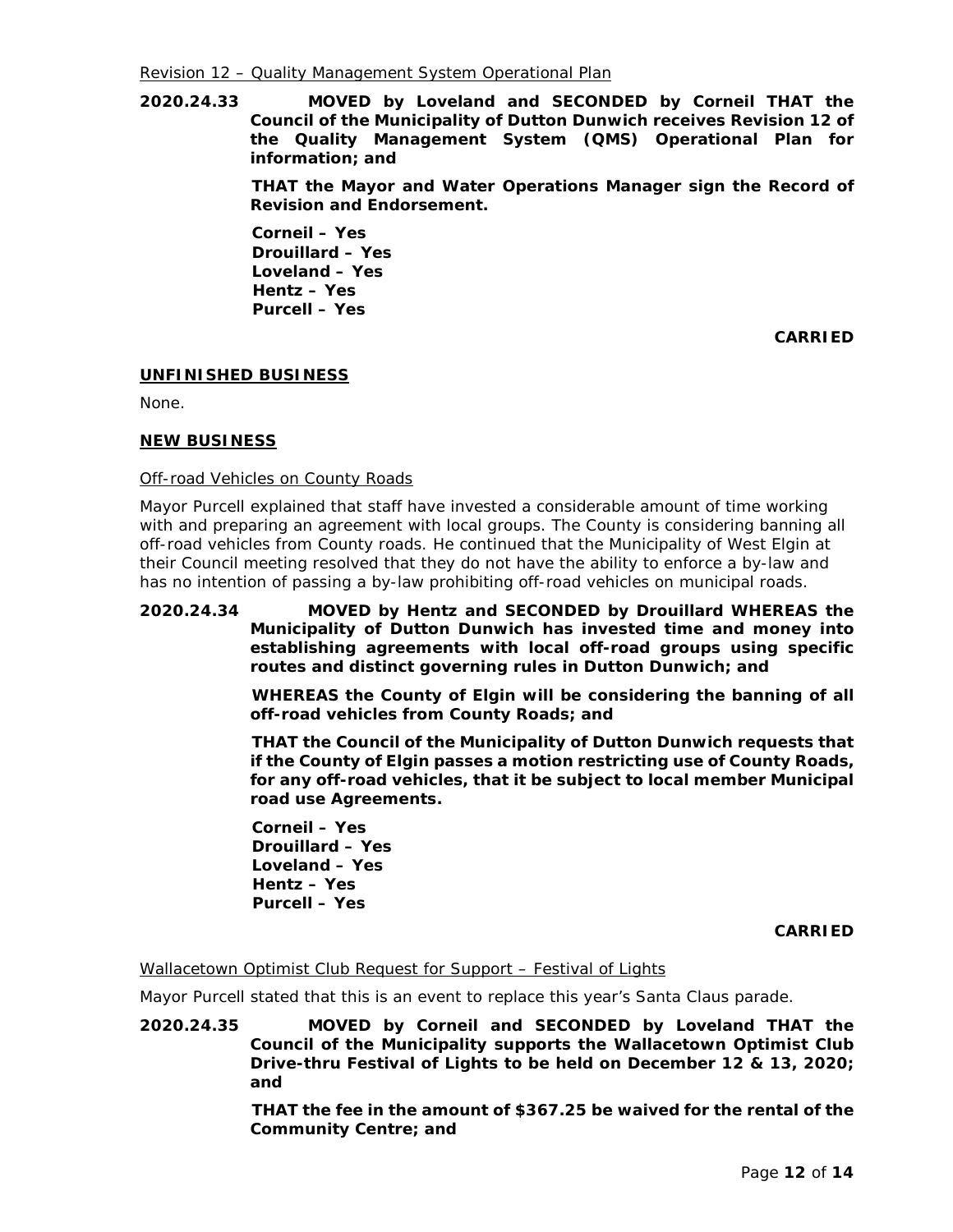# **THAT paid security costs to an amount of \$2475.00 be waived.**

**Corneil – Yes Drouillard – Yes Loveland – Yes Hentz – Yes Purcell – Yes**

### **CARRIED**

## **ANNOUNCEMENTS**

The West Elgin Community Health Centre has organized a toy drive and the Municipality of West Elgin has accepted the challenge and have challenged the Municipality of Dutton Dunwich to see who can raise the most amount of donations.

## **PROPOSED BY-LAWS**

**2020.24.36 MOVED by Loveland and SECONDED by Drouillard THAT By-Law #2020-78, being a by-law to stop up and close a part of the Municipal road allowance established as King Street, Registered Plan 3, Middlesex and more particularly described as Part 1 on Reference Plan 11R-10657, municipally known as Prince Street, be read a first, second and third time and passed.**

> **Corneil – Yes Drouillard – Yes Loveland – Yes Hentz – Yes Purcell – Yes**

### **CARRIED**

**2020.24.37 MOVED by Hentz and SECONDED by Corneil THAT By-Law #2020-79, being a by-law to authorize the transfer of land from the Estate of Larry Hull to the Corporation of the Municipality of Dutton Dunwich, that Concession 5 North of A, Part Lot 12, 29548 Pioneer Line, Municipality of Dutton Dunwich designated as Part 3 on Plan 11R-10669, be read a first, second and third time and passed.**

> **Corneil – Yes Drouillard – Yes Loveland – Yes Hentz – Yes Purcell – Yes**

#### **CARRIED**

**2020.24.38 MOVED by Hentz and SECONDED by Loveland THAT By-Law #2020-80, being a by-law to confirm the proceedings of the Municipal Council of the Municipality of Dutton Dunwich, be read a first, second and third time and passed.**

**CARRIED**

## **NEXT MEETING SCHEDULE**

November 25, 2020 – 5:00 p.m.

December 16, 2020 – 5:00 p.m.